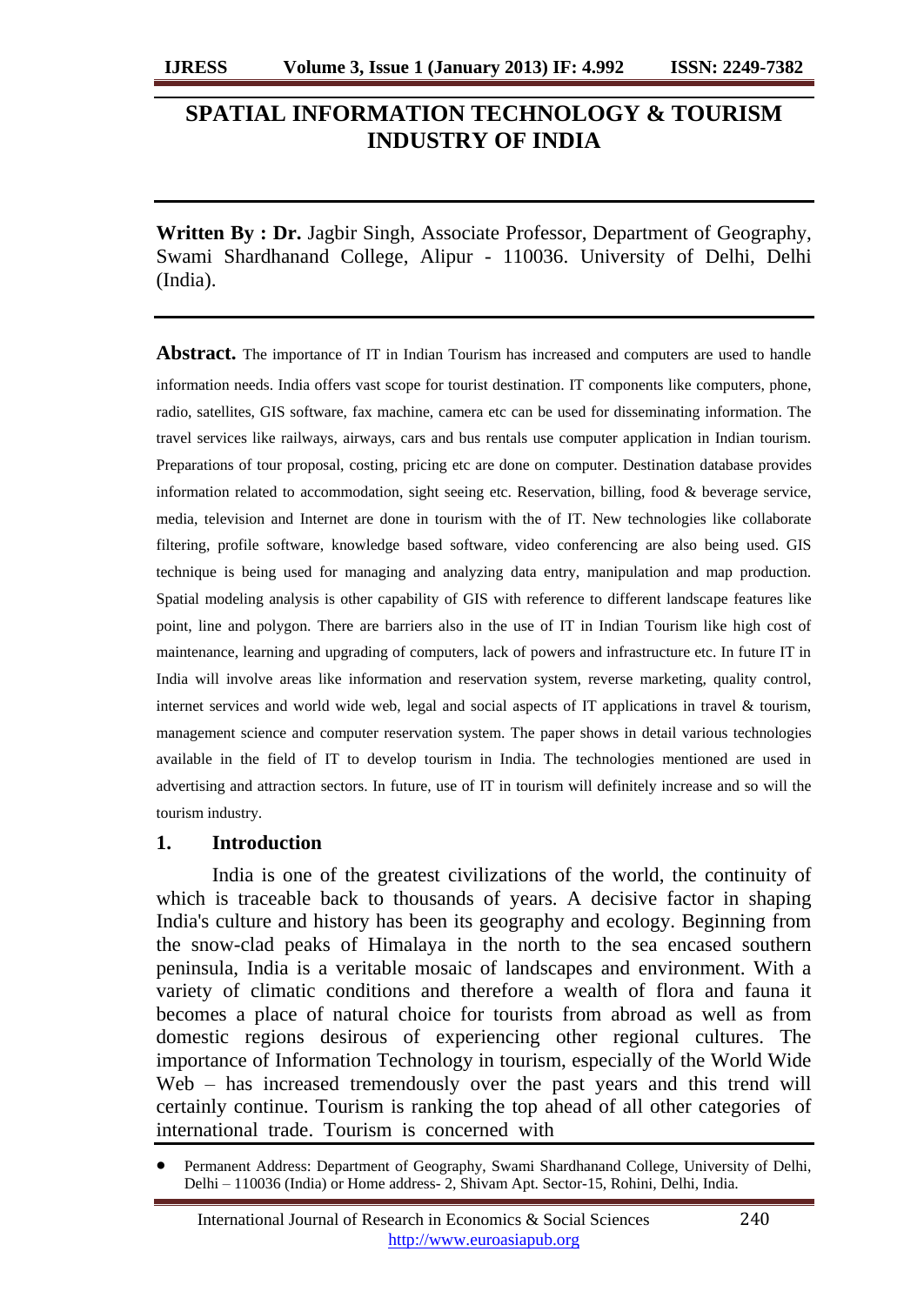pleasure – holdings travel and going or arriving somewhere. There are the motivations that make people leave their normal place of work and residence for short-term temporary visits to other places. Though there are many definitions for tourism, it could be simply defined as a 'travel and stay of a non-resident'. In order to travel to a particular area there must be a reason. For example a person may travel for leisure, business, visiting people and relatives, health, education etc. The paper shows the use of information technologies, like, computers and various other sources of information in the context of tourism. Today, the consumer has become very informative and also inquisitive. They require every kind of information possibly available regarding the goods that they are purchasing or the services that they are about to avail. The need of information is more important in the service industry such as tourism, where the goods being sold are intangible. In other words, the customers here are unable to see or touch the product that they are about to purchase but, they can only imagine, may be, the comforts of a flight they are about to take or the beauty of their travel destination. And, in such cases it becomes important to provide more and more information so that the client can imagine the feeling of the product. Computers and other components of IT are being used in a big way by the tourism sector for handling all types of tourism information needs. The number of tourists are increasing and so is the number of destinations. This has led to a boom in the tourism services, which in turn has led to a greater demand of information. The right kind of information at the right time and right place is more important now than ever before. Transport is necessary to travel and accommodation to stay at the destination. So, tourism as an industry has three major components: Attraction, Accommodation and transport. Tourism is unique. It involves industry without smoke, education without classroom, integration without legislation and diplomacy without formality. This growth of tourism activity clearly marks tourism as one of the most remarkable economic and social phenomenon in the world.

## **2. Components of IT**

There are many components of Information Technology which are used in tourism Industry such as: Phone, computer with internet and without internet facilities, T.V. with cable and without cable connection, Radio, Satellite, GIS software programme, satellite phone, fax machine, camera, wireless, electronic payment, DVD, CDs etc which can be extensively used for providing and receiving information

## **3. Information Technology and Travel Sectors:**

The travel services all over the world and in many parts of India are fully computerised. The travel services, such as railways, airlines tickets, car rental, bus/ coach hiroy, all are computerised and thus, proper information management is possible. Information regarding the tourists or passengers of yesterday, today and tomorrow is now readily available through the data generated by various tourism organisations. The fields of travel services using computer applications can be summed up as: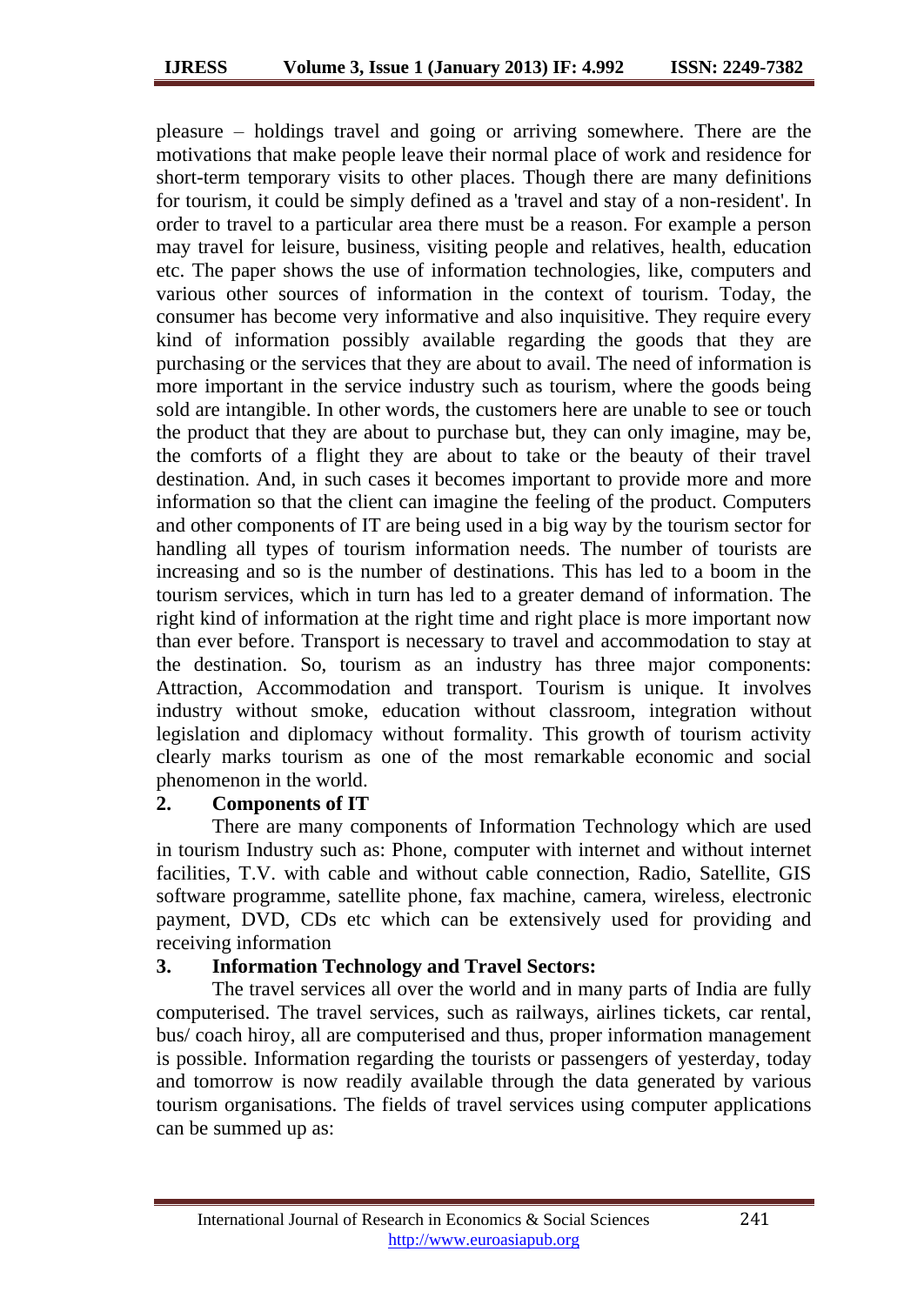#### **IJRESS Volume 3, Issue 1 (January 2013) IF: 4.992 ISSN: 2249-7382**

- A. **Railways**: Railways is the most favoured form of travel in India. The software package used in ticketing and other customer services has been specially designed and developed for the Indian Railways and the railways itself provides the training required for operating the package to its employees. A dial-in facility for information is also available. A person can dial the number for the information required and get the information by following the directions of the computerised system. This has made travelling in India not only easier, but also stress free in terms of reservation.
- **B. Car Rental:** Car Rental is a big business world over and in the metropolis and big cities of India as well. The main clients of car rentals are the corporate or business travellers along with the tourists wanting better service and comforts while travelling. The car Rental business is fully computerised abroad, particularly in USA & Europe. In India, a very few companies have computerised their car rental services. For the purpose of international booking e-mail & fax are the most preferred for booking and also for making any inquires.
- **C. Airlines:** The airlines have seen the maximum computerisation in the travel segment. Computer Reservation system is widely used to book tickets in all the airlines. The increasing popularity of air-travel globally, gave rise to the need of a better and efficient distribution mechanism. This information system now also provides information and reservation facilities in many hotel properties and car rental companies globally.

## **4. Information Technology and Tour Services**:

The tour operators are also using computers on a large scale. The preparation of tour proposals, itinerary, costing and pricing, invoice preparation, vouchers preparations all are done on the computers. Software packages made specially for the tourism purposes are readily available in the market. Many big companies like SITA, TCI and other have their own customised software package developed for the purpose of tour operations handling. Tour operators also make use of information technology in designing their products. Destination databases provide all the information related to accommodation, sight seeing, attractions etc.

# **5. Information Technology and accommodation sectors like hotels**–

The Hotel Industry is using computers in all the departments like front office, house keeping, etc. Computers are used to provide essentially efficient and better services. They are used for booking, billing, taking care of room services and food and beverage services also.

A. **Reservation:** The room reservation system of star category hotels has been computerised almost all over India. Reservation system is very important as a proper system takes care of the selling of rooms, keeping in view both the daily fluctuations concerning arrivals and departure. In a properly managed property, much depends upon accepting and rejecting of reservation requests. The room reservation requests are considered on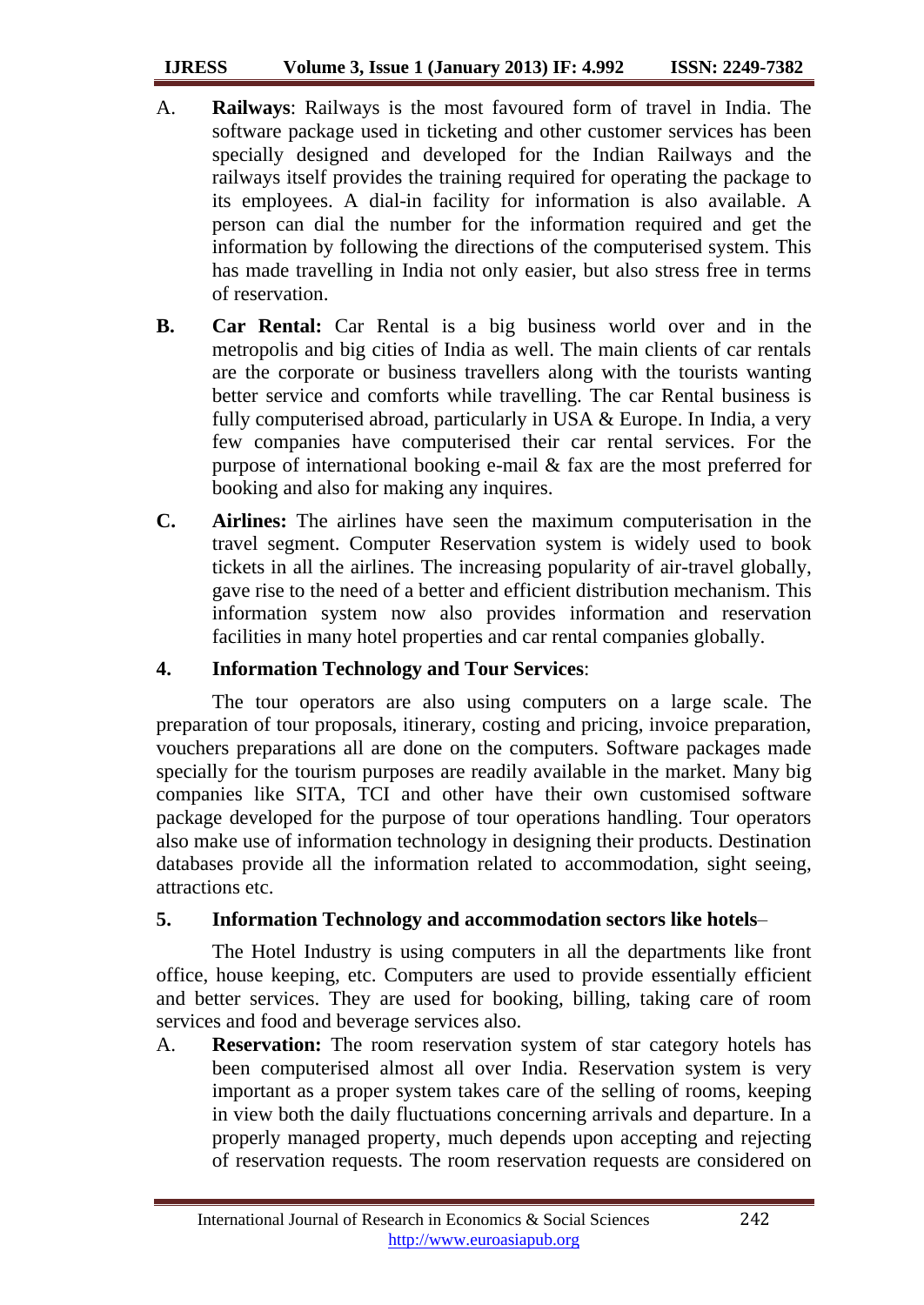### **IJRESS Volume 3, Issue 1 (January 2013) IF: 4.992 ISSN: 2249-7382**

the status of Guest, i.e., whether the guest is a business traveller or a tourist or a business partner or may be a black-listed guest and so on. The main advantage of computerised reservation system is that one is able to keep a record of the sold and unsold rooms.

- B. **Food and Beverage Services:** Computers are used to keep track of the bill preparation and menu card preparation, among other functions. Computers are also used for reserving tables in a restaurant – even a table in a specific location of a restaurant. In few restaurants, menu is displayed on screen or monitor and patrons can order via the screen. The guest can order by the computer and they will be served by a steward. In this way the guests are not bothered by the presence of a steward and can also easily understand and decide upon the food and price without any embarassment.
- C. **Billing:** The billing of the room, room services and restaurant services are all done using computerised receipt printing. The rates of the different rooms per day are already there in the computer software packages, where billing a guest, the check – in and check – out data and time are typed and auto processing allows computerised bills to be prepared. New technologies are always coming up and the old technologies are becoming obsolete, so keep reading the periodicals and journals to keep track of the changes taking place.
- **6. Information Technology & Media:** Media is playing a very important role in providing information. Media can be television or print media which provide the required information.
- A. **Television:** Television has proved to be a great source of information. There are many travel related programmes on the different channels. Most of the programmes provide information about new areas of travel, how to approach/ these, where to stay, what to eat, and also what are the do's and don'ts. Many of the Indian, organisations have also understood the scope of TV as a promotional media and have recently started using advertisements for promoting themselves, e.g. Taj group of Hotels, Thomas Cook & so on. Earlier, only print media was being used but lately very attractive and subtle advertisements of the tourism sector have started on the television channels.
- B. **Print Media:** Travel industry has been using print media for a long time for promoting business. Regular advertisements appear in the newspaper and magazines regarding the different fabulous or once in a life time offer regarding a tour package. Brochures and pamphlets are printed by tourism organisations for promoting themselves. Many of the brochures and pamphlets are just promotion materials. Newspapers are the best way to advertise for reaching the general public.
- C. **Others:** Various conferences, seminars and other meetings of the various organisations, are organised to keep the travel & tour industry together. The future plans are discussed on these occasions along with business transactions. These are the best places to make business friends or new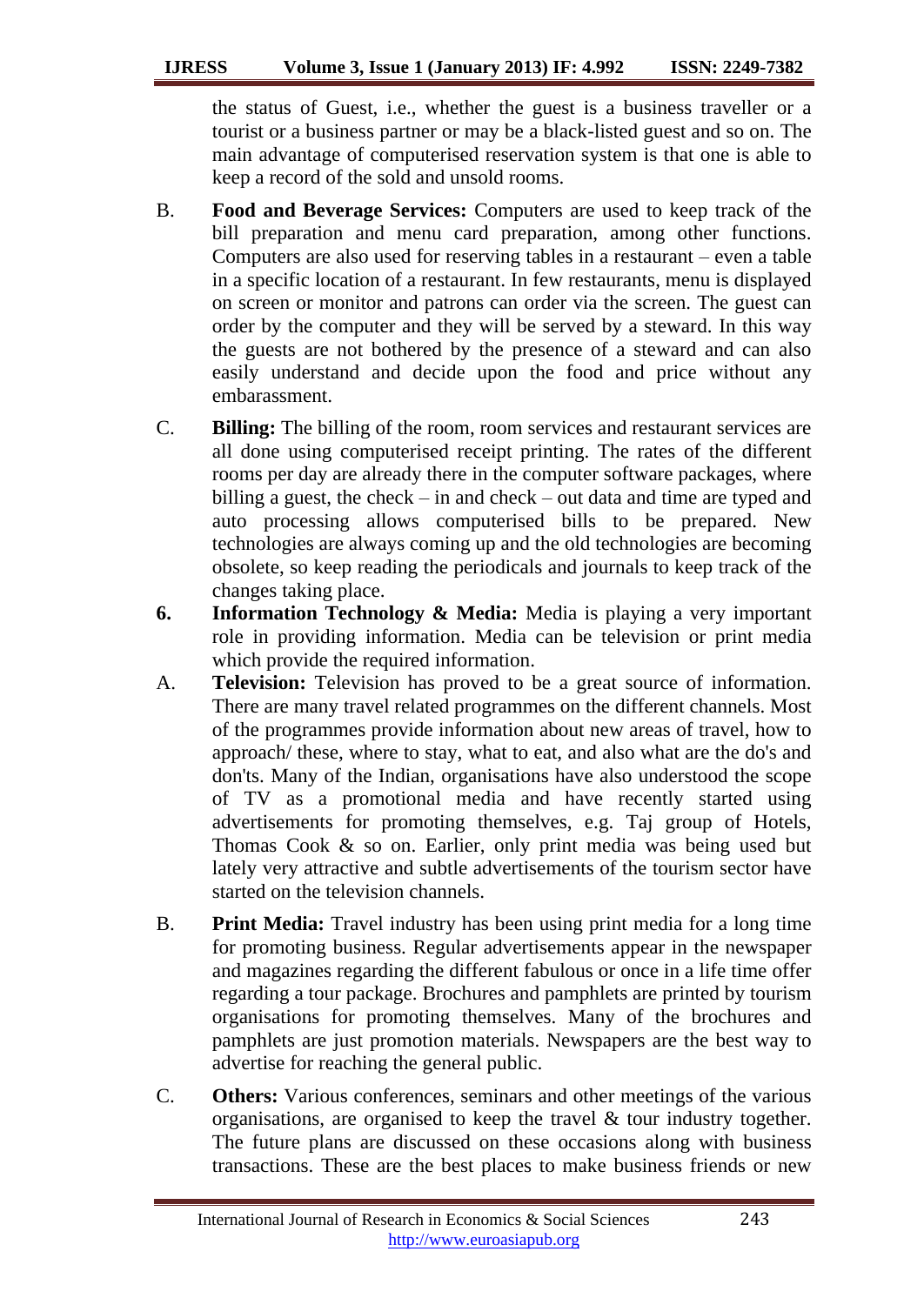business partners. Many new CDs are coming in the market promising to be complete travel guides.

D. **Advertising Sector:** Travel and Tourism fit especially well with interactive media because this is an information intensive industry where transactions can be made online, and current web users are heavy users of travel and tourism products and services. Interactive media call for interactive marketing. The following table shows the success factors for marketing on the web are:

| <b>Activity</b> | What                                        | How                                                                                                                     |
|-----------------|---------------------------------------------|-------------------------------------------------------------------------------------------------------------------------|
| Attract         | Attract consumers to<br>the application.    | Audience creation Mnemonic branding<br>advertising.                                                                     |
| Engage          | Generate interest and<br>participation      | Intuitive interface or navigation<br>interactive content User – generated<br>content.                                   |
| Retain          | Make Sure customers<br>come back            | Dynamic content, Transaction<br>capabilities, Online communities                                                        |
| Learn           | Learn about<br>consumers<br>preferences     | <b>Information capture Continuous</b><br>preference learning                                                            |
| Relate          | Customize interaction<br>and value delivers | Personalized/customized<br>communications and products/services<br>Real-time interactions linkages to core<br>business. |

E. **Internet:** Internet is the latest and fastest way to gain information and also conduct business. The direct booking on the various CRSs (Computer Reservation Systems) is possible over the internet. Internet is not only easy to access but it is also very easy to use since it is graphic oriented and uses very few commands. There is lot of information posted on the internet by the various department of tourism all over the world. Many tour operators, airlines, display their brochures on Internet as it gives a wider scope of publicity and for reaching people.

# **7. New and Innovative Technologies**:

- **A. Collaborate Filtering:** It is a data mining type of software. This type of application uses the power of customer databases to identify customers who have similar profiles like preferences, interests, and travel patterns, etc. based on previously accumulated customer knowledge. The findings are used for direct marketing.
- **B. Personalization Software/ Profilling:** This software is also a form of data mining. This type of software tracks and monitors the preferences and purchasing behaviour of consumers.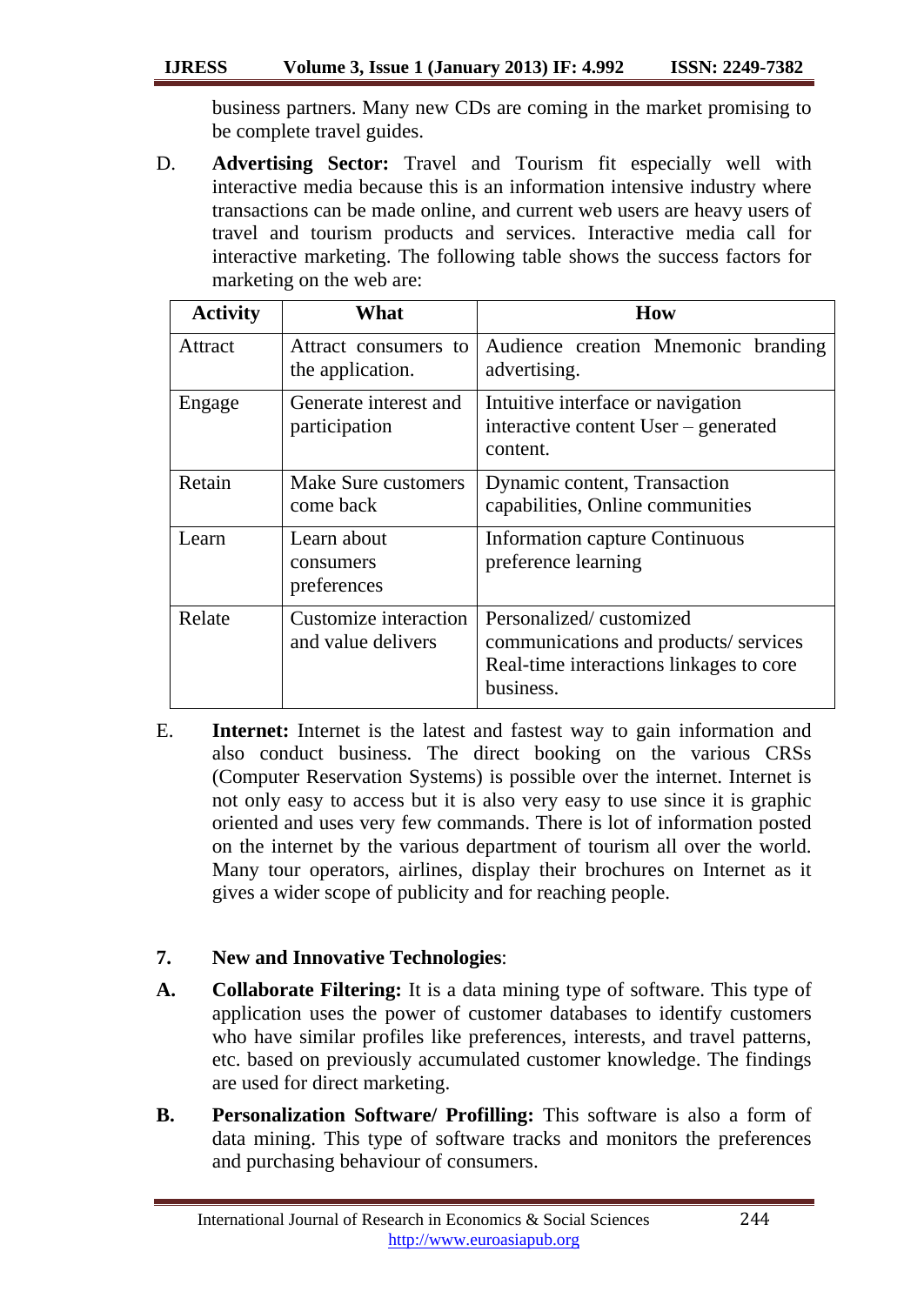### **IJRESS Volume 3, Issue 1 (January 2013) IF: 4.992 ISSN: 2249-7382**

- **C. Knowledge Based Software:** This software is based on the belief that people want more choices but they just do not want to be burdened with those choices. This type of software takes criteria set by customers and goes into digital databases.
- **D. Video Conferencing:** Video conferencing is the type of software that allows people to communicate with each other visually, regardless of their physical location. It helps geographically dispersed businesses to cooperate. That may reduce the need for business travel.

# **8. GIS Application in Tourism Planning:**

Geographical Information System (GIS) is now recognised widely as a valuable tool for managing, analyzing, and displaying large volumes of diverse data pertinent to many local and regional planning activities.

| <b>Functional</b>            | <b>GIS Basic Questions</b> |              | <b>Tourism Applications</b> |
|------------------------------|----------------------------|--------------|-----------------------------|
| <b>Capabilities of a GIS</b> |                            |              |                             |
| Data Entry, storage          | Location                   | Where is it? | <b>Tourism Resource</b>     |
| and manipulation             |                            |              | Inventories                 |
| Map Production               | Condition                  | What is it?  | Identify most suitable      |
|                              |                            |              | locations for development?  |

# **Suitable Application Area of GIS**

Due to the complex nature of tourism planning issues – the potential of GIS in resolving these issues is increasingly acknowledged. Generally, GIS applications in tourism have been confined to recreation facility inventory, tourism based land management, vision impact assessment, and recreation – wildlife conflict; and have been limited by lack of funding and uncoordinated and inadequate data collection procedures.

| Table 2 Shows the Capabilities of a GIS |  |  |  |  |
|-----------------------------------------|--|--|--|--|
|-----------------------------------------|--|--|--|--|

| <b>Database</b>        | <b>Trend</b> | What has changed?       | <b>Measure Tourism Impacts</b>   |
|------------------------|--------------|-------------------------|----------------------------------|
| <b>Integration and</b> |              |                         |                                  |
| <b>Management</b>      |              |                         |                                  |
| Data queries and       | Routing      | What is the best route? | <b>Visitors Management/Flows</b> |
| searches               |              |                         |                                  |
| Spatial analysis       | Patterns     | What is the pattern?    | the relationships<br>Analyze     |
|                        |              |                         | associated with resource use     |
| Spatial modeling       | Modeling     | What if ?               | Assess potential impacts of      |
|                        |              |                         | tourism development?             |
| Decision support       |              |                         |                                  |

## **Implementation of GIS :**

Three different landscape features usually characterise tourism destinations:

- 1. Points
- 2. Lines and
- 3. Polygones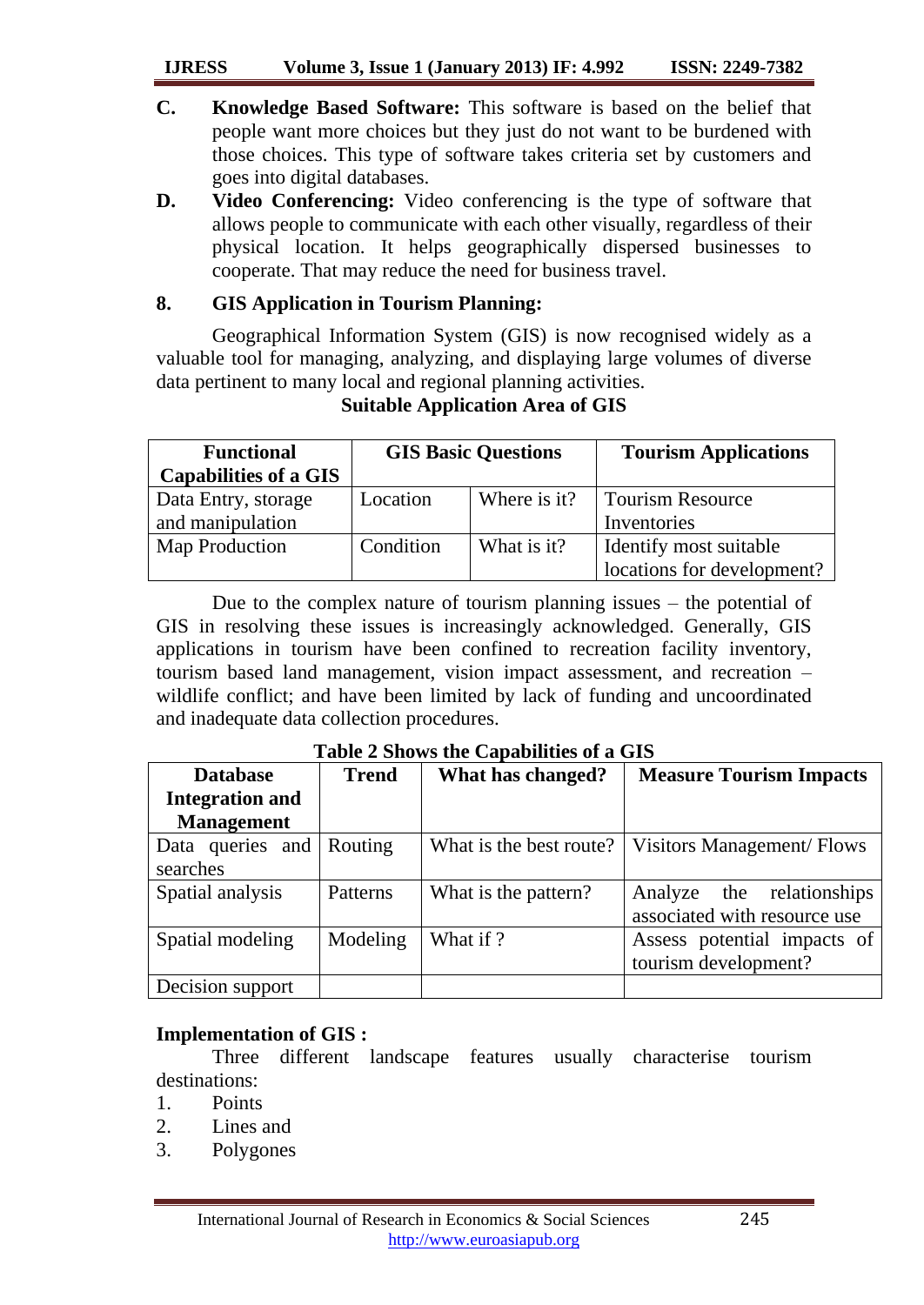Point features are individual tourist attractions, for example, a campground in a park or a historic site along the highway. Coastal beaches and resorts often follow a linear pattern, while big theme parks or natural parks are characteristics of a polygon feature. These location attributes are essential to a geographical information system. It is apparent that GIS has tremendous potential for application in tourism. However, due to the general lack of tourism databases and inconsistencies in data, its applications are limited. For examples, there is very little site- specific information about sources of visitors' origin and destination, travel motivation, spatial patterns of recreation and tourism use, visitors expenditure patterns, levels of use and impacts and suitability of sites for recreation/ tourism development – all of which are suitable application areas of GIS. Table 3 shows the application area of GIS.

| <b>Problem</b>  | <b>GIS</b> application                                            |  |  |
|-----------------|-------------------------------------------------------------------|--|--|
| Benchmark/      | Systematic inventory of tourism resources.                        |  |  |
| database        |                                                                   |  |  |
| Environmental   | Facilitating monitoring of specific indicators.                   |  |  |
| Management      |                                                                   |  |  |
| Conflicts       | recreational conflicts, recreational wildlife;<br>Mapping<br>user |  |  |
|                 | conflict                                                          |  |  |
| Tourism         | Wilderness                                                        |  |  |
| <b>Behavior</b> | Perceptions                                                       |  |  |
|                 | Predictions                                                       |  |  |
| Carrying        | Identify suitable location for tourism/ recreation development,   |  |  |
| capacity        | simulating and modeling spatial outcomes of proposed tourism      |  |  |
|                 | development.                                                      |  |  |
| Data            | Integrating socio economic and environmental database within a    |  |  |
| Integration     | given spatial unit.                                               |  |  |
| Development     | Decision support systems.                                         |  |  |
| control<br>and  |                                                                   |  |  |
| direction       |                                                                   |  |  |

**Table 3 – Shows the common tourism – related issues and GIS applications**

# **9. The future of IT in Indian Tourism: ITT will focus on the following areas**

- Information and reservation system.
- Computer Reservation system/ Global Distribution systems.
- Management information systems.
- Internet services and World Wide Web.
- Graphical.
- Expert systems, knowledge based systems and intelligent agents.
- Enterprise Modeling.
- Reverse marketing.
- Management Science.
- Quality Control.
- Legal and social aspects of IT applications in travel and tourism.